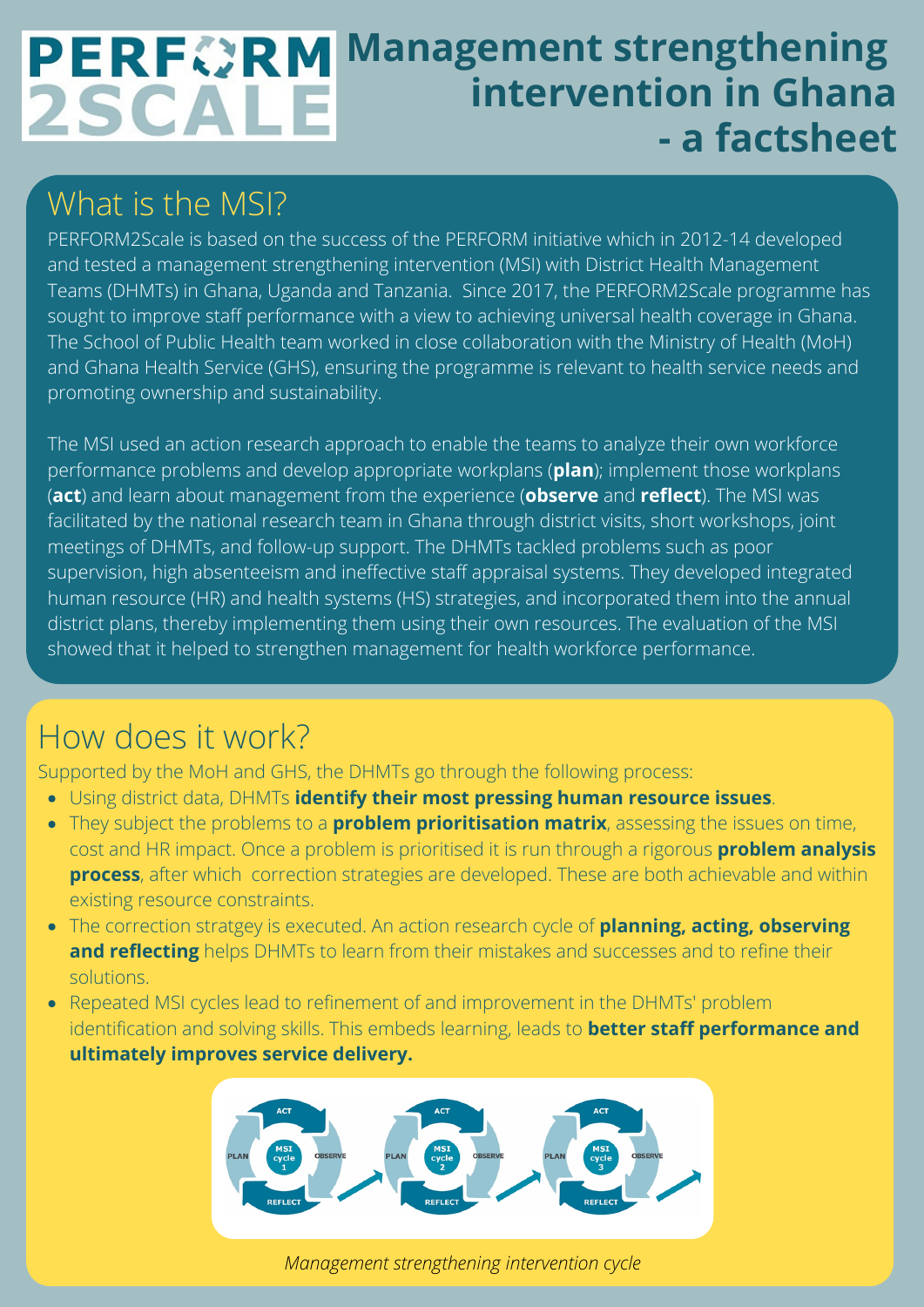# Where was the MSI delivered?



### **Partners**

- **European Union**
- Royal Tropical Institute, Netherlands
- Liverpool School of Tropical Medicine, UK
- Reach Trust, Malawi
- Makarere University School of Public Health, Uganda
- Trinity College Dublin, Ireland
- Maynooth University, Ireland
- Swiss Tropical and Public Health Institute, Switzerland
- School of Public Health, University of Ghana, Ghana

To **support health managers** in the study districts to carry out a situation analysis on the health workforce, with a particular focus on performance.

### To **develop and test context-specific management strengthening processes**, focused on

improving workforce performance, which will:

- identify areas of health workforce performance to be improved,
- implement integrated HR and HS strategies feasible within the existing context, to improve health workforce performance, and
- monitor the implementation of the strategies and evaluate the intermediate processes and impact on health workforce performance, and the wider health system.

### To **conduct comparative analyses** across districts looking at:

- the management strengthening intervention to support improved workforce performance, and
- processes of implementing the integrated HR and health systems strategies and intended and unintended effects on health workforce performance and the wider health system.

To **raise awareness and change attitudes** of sub-national and national stakeholders.

To **consolidate research capacity** of partners on integrated approaches to workforce performance improvement and contribute to strengthening the capacities of decentralized management in district health systems.

To **establish and maintain effective partnerships** amongst academia, civil society, policymakers, and health managers in Ghana and amongst partners.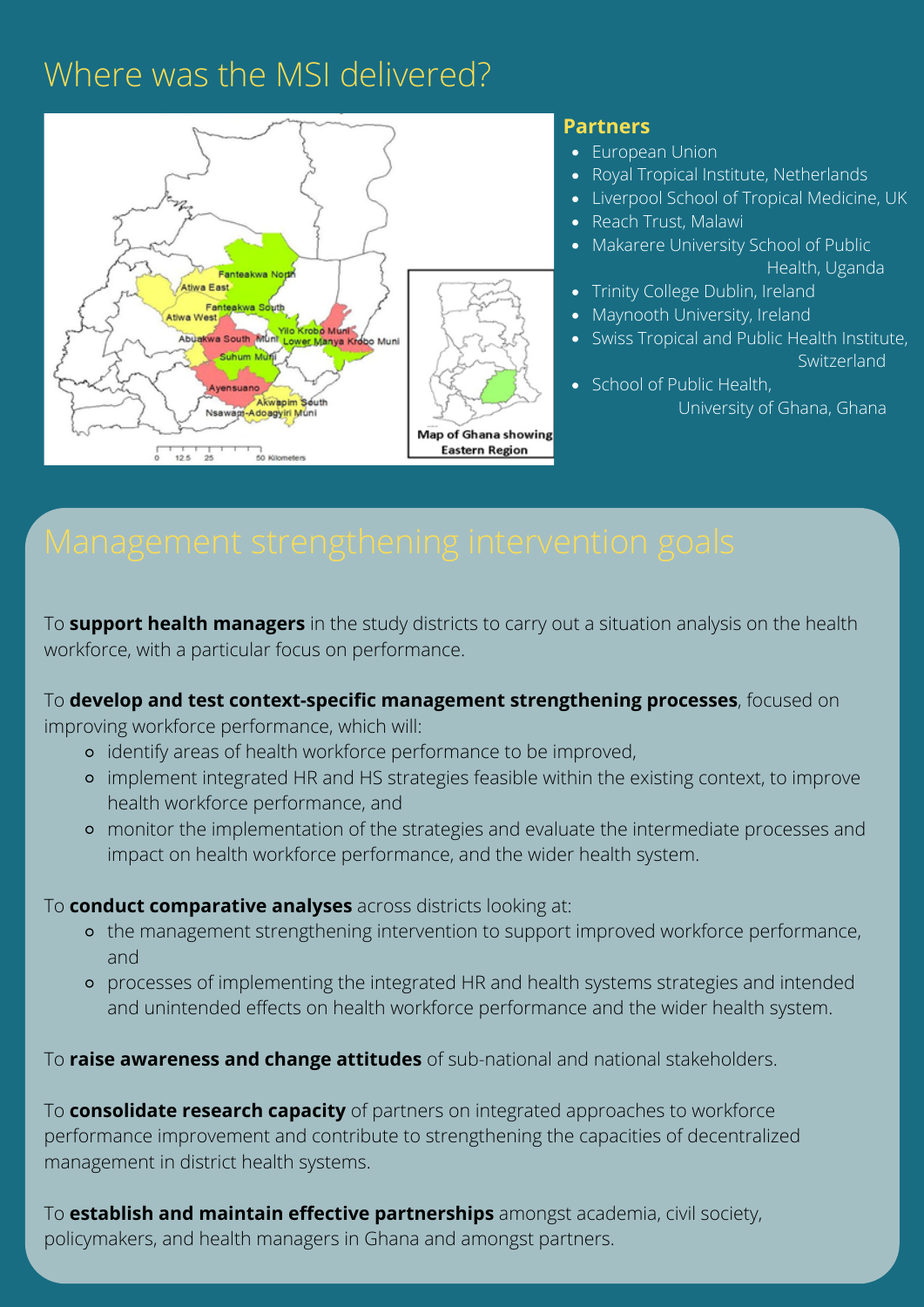The MSI was implemented in the Eastern Region of Ghana. Ten (10) study districts have been involved in the project. Each district was engaged in a group referred to as a District Group (DG), made up of three or four districts. Each district group was engaged collectively and selected by the Eastern Regional Health Directorate in collaboration with the Country Research Team. The district groups were:

- Fanteakwa North, Suhum and Yilo Krobo (DG1)
- Abuakwa South, Ayensuano and Lower Manya Krobo (DG2)
- Atiwa East, Atiwa West, Akuapem South and Nsawam Adoagyiri (DG3)

### District Group 1 (DG1)

| <b>DHMT</b>        | <b>MSI problem</b>              | <b>Key activities</b>                                                                                                                                                                                                                                                                                                                                                                                                                      | <b>Outcome</b>                                                                                                                                                                                                            |
|--------------------|---------------------------------|--------------------------------------------------------------------------------------------------------------------------------------------------------------------------------------------------------------------------------------------------------------------------------------------------------------------------------------------------------------------------------------------------------------------------------------------|---------------------------------------------------------------------------------------------------------------------------------------------------------------------------------------------------------------------------|
| Fanteakwa<br>North | Low OPD<br>attendance           | Lobbied for more health staff to<br>improve numbers in district (24 health<br>staff received)<br>Increased monitoring frequency to<br>health facilities and monitored staff<br>attendance to work<br>Enforced disciplinary actions<br>Trained staff on customer relations and<br>patient charter                                                                                                                                           | OPD attendance<br>improved from<br>0.72 per capita (2017)<br>to 0.78 per capita<br>$(2018)$ and<br>0.88 per capita (2019).                                                                                                |
| Suhum              | Low ANC<br>coverage             | Community engagement on negative<br>socio-cultural beliefs and ANC services<br>Engagement of traditional birth<br>attendants on collaboration with health<br>workers<br>Regular spot checks and supportive<br>supervision visits<br>Increased ANC outreach services to<br>communities<br>Attached CHOs to district hospital, ANC<br>clinic and maternity wards                                                                             | ANC coverage<br>increased from<br>73.9% (2017) to<br>76.1% (2018).                                                                                                                                                        |
| Yilo<br>Krobo      | Low NTDs<br>detection<br>(yaws) | Developed yaws monitoring tool for<br>health workers and volunteers<br>Developed key messages with pictures<br>on yaws for health workers<br>Provided feedback to all sub-municipals<br>on yaws (written, verbal, via WhatsApp)<br>Health workers conducted passive case<br>searches at OPD, consulting rooms,<br>ANC, PNC and CWCs<br>CHOs conducted active case search<br>activities through home visits and school<br>health activities | 33 yaws cases were<br>detected (i.e. 12<br>through passive case<br>search and 21 through<br>active case search in<br>2018) compared to<br>3 cases detected<br>(2017), 88 yaws cases<br>$(2019)$ , and<br>50 cases (2020). |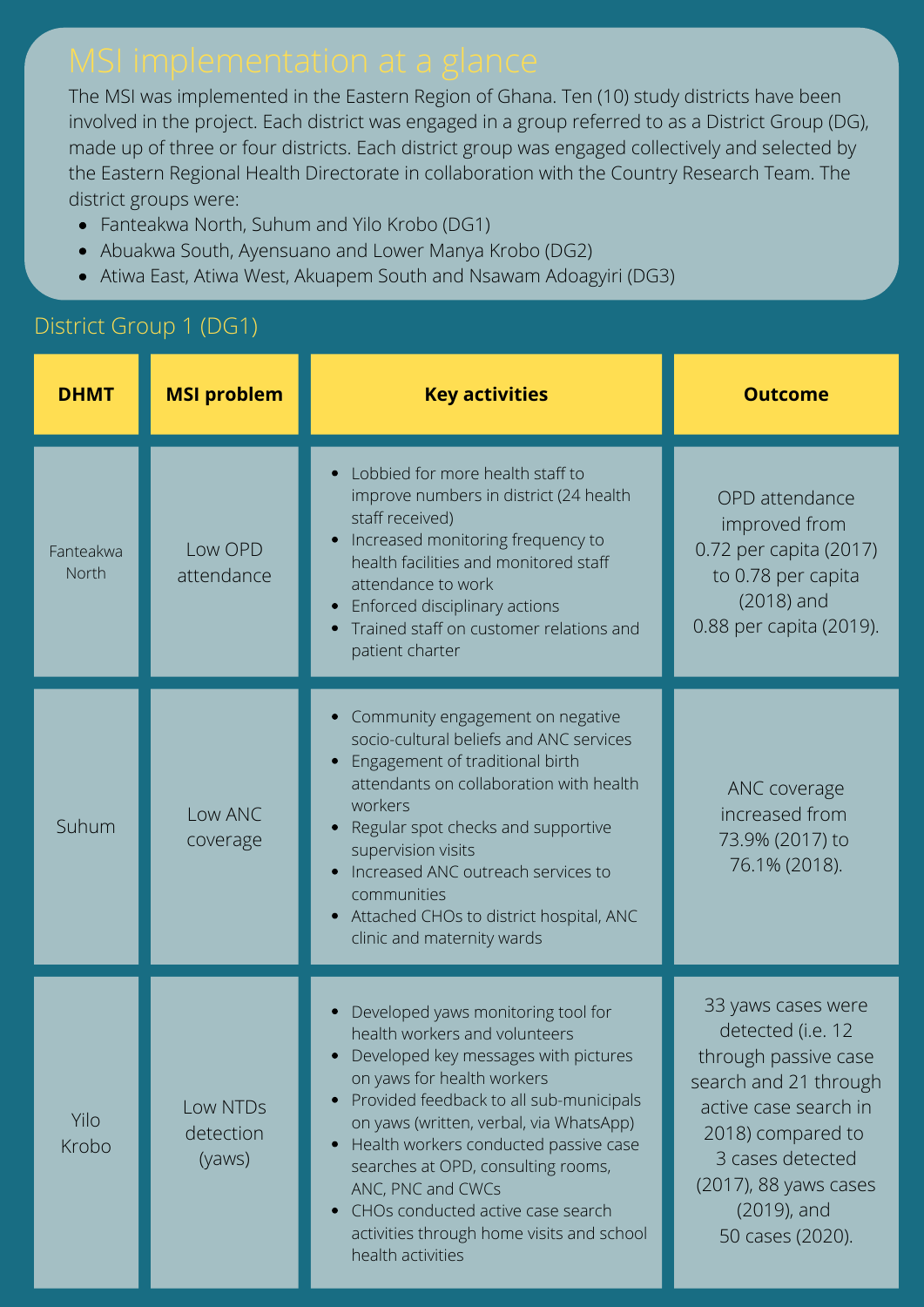# District Group 2 (DG2)

| <b>DHMT</b>             | <b>MSI</b><br>problem  | <b>Key activities</b>                                                                                                                                                                                                                                                                                                                                                                                                                                                        | <b>Outcome</b>                                                                                                                                                                                                                      |
|-------------------------|------------------------|------------------------------------------------------------------------------------------------------------------------------------------------------------------------------------------------------------------------------------------------------------------------------------------------------------------------------------------------------------------------------------------------------------------------------------------------------------------------------|-------------------------------------------------------------------------------------------------------------------------------------------------------------------------------------------------------------------------------------|
| Abuakwa<br>South        | Low ANC<br>coverage    | Orientated midwives/CHOs on<br>customer care<br>CHNs updated their community<br>register and knew the number of<br>pregnant women<br>Community engagement on ANC and<br>approved charges<br>• Assigned 4 midwives to support CHPS<br>without midwives<br>Organized outreach ANC services<br>Conducted regular spot checks at<br>ANC service delivery points<br>Abolishing unapproved charges for<br>ANC and sanctioning non-compliant<br>health workers engaging in practice | ANC coverage<br>improved from<br>37.4% (2018) to<br>44.7% (2019) and<br>53.3% (2020).<br>The DHMT also built<br>capacities of health<br>staff on ANC and<br>delivery skills.                                                        |
| Ayensuano               | Low ANC<br>coverage    | Staff in-service trained on ANC and<br>maternal and child health care<br>Regular supportive supervision<br>Lobbied for procurement of basic<br>laboratory equipment<br>Community engagement and creation<br>of ANC sites<br>Formation of CHMC                                                                                                                                                                                                                                | ANC coverage went<br>from 51.5% (2019) to<br>56.8% (2020). The<br>DHMT was able to<br>improve their lobbying<br>skills by successfully<br>lobbying stakeholders<br>for 30 HB meters, 40<br>glucometers and 1<br>ultrasound scanner. |
| Lower<br>Manya<br>Krobo | Low $Td2+$<br>coverage | Ensured availability of Td vaccines at<br>three hospitals' ANC sites<br>Organized refresher training for 50<br>midwives on immunization services<br>Included Td vaccination in<br>performance appraisal for CHNs and<br>midwives<br>Provided Td vaccination during home<br>visits to pregnant women who are<br>due for vaccination<br>Engaged the community on the<br>importance of ANC and Td<br>vaccination                                                                | Td2+ coverage<br>improved from<br>64.2% (2018) to<br>70% (2019) and<br>71% (2020).                                                                                                                                                  |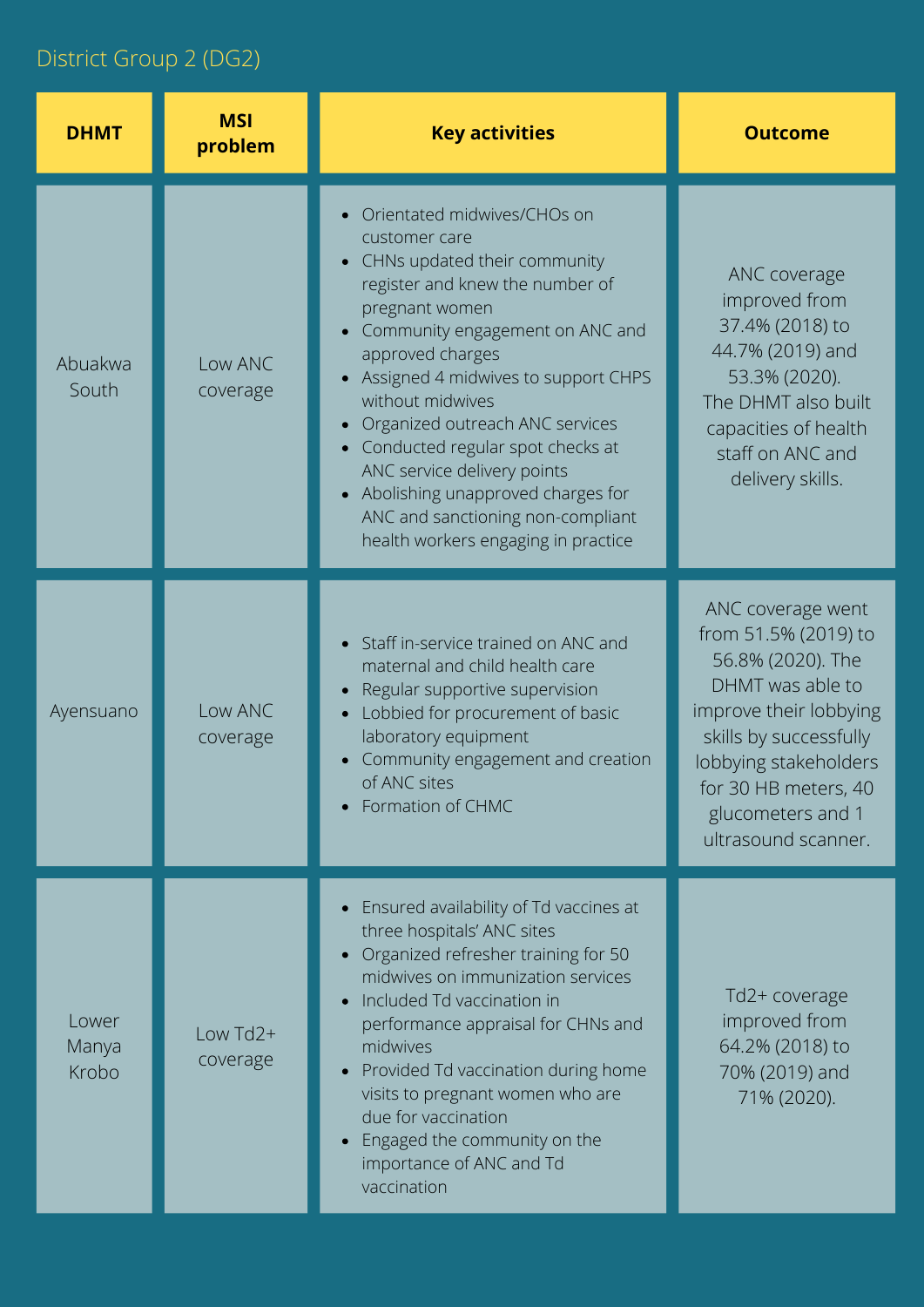## District Group 3 (DG3)

| <b>DHMT</b>                | <b>MSI</b><br>problem                                                                  | <b>Key activities</b>                                                                                                                                                                                                                                                                                                                                    | <b>Outcome</b>                                                                                                                                                                                                                                                                                                                                                                                                                                                         |
|----------------------------|----------------------------------------------------------------------------------------|----------------------------------------------------------------------------------------------------------------------------------------------------------------------------------------------------------------------------------------------------------------------------------------------------------------------------------------------------------|------------------------------------------------------------------------------------------------------------------------------------------------------------------------------------------------------------------------------------------------------------------------------------------------------------------------------------------------------------------------------------------------------------------------------------------------------------------------|
| Atiwa East                 | Improve<br>disease<br>surveillance<br>and<br>notification at<br>the periphery<br>level | Capacity building on disease<br>surveillance and case definition for<br>staff<br>Incorporated surveillance activities<br>into Staff Performance Appraisals<br>Monitoring and supportive<br>supervision<br>Provision of resources for<br>surveillance activities<br>• Stakeholders lobbied for resource<br>support                                        | Since the inception of the<br>district, this was the first<br>report of AFP, Yellow Fever<br>and Measles by the<br>periphery facilities. Fifteen<br>cases were reported and<br>10 came from the<br>periphery facilities (2021).<br>The health staff build<br>confident in the<br>surveillance skills after<br>having their capacities built.                                                                                                                           |
| Atiwa West                 | Improve the<br>prevalence of<br>moderate<br>anaemia in<br>pregnancy at<br>36 weeks     | Organised refresher training for<br>midwives, PAs and nurses on<br>quality data capture<br>Organised refresher training for<br>midwives and nurses on diagnosis<br>of anaemia<br>• Creation of more ANC outreach<br>sites from 4 to 10<br>Incorporated ANC defaulter tracing<br>into home visits<br>Organised community Durbar on<br>the benefits of ANC | ANC coverage went from<br>51.5% (2019) to 56.8%<br>(2020). The DHMT<br>members were able to<br>improve their lobbying<br>skills by successfully<br>lobbying stakeholders for<br>30 HB meters, 40<br>glucometers and 1<br>ultrasound scanner.                                                                                                                                                                                                                           |
| <b>Nsawam</b><br>Adoagyiri | Low TB case<br>detection                                                               | Capacity building on TB screening<br>Integration of activities<br>Re-activation of TB teams<br>Performance monitoring<br>Supportive supervision<br>Building the capacity of staff on<br>contact tracing                                                                                                                                                  | During the implementation<br>period, 13,799 people were<br>screened at the OPD (2021)<br>compared to 7,768 (2020),<br>i.e. 77% increase.<br>TB screening at ANC<br>increased by 6.8% during<br>this period - from 4,211<br>(2020) to 4,496 (2021).<br>TB screening during home<br>visits significantly increased<br>during this period by 3.5<br>times from 81 (2020) to<br>364 (2021). Suspected TB<br>cases rose by 21%, i.e.<br>2,150 (2020) to 2,595<br>$(2021)$ . |